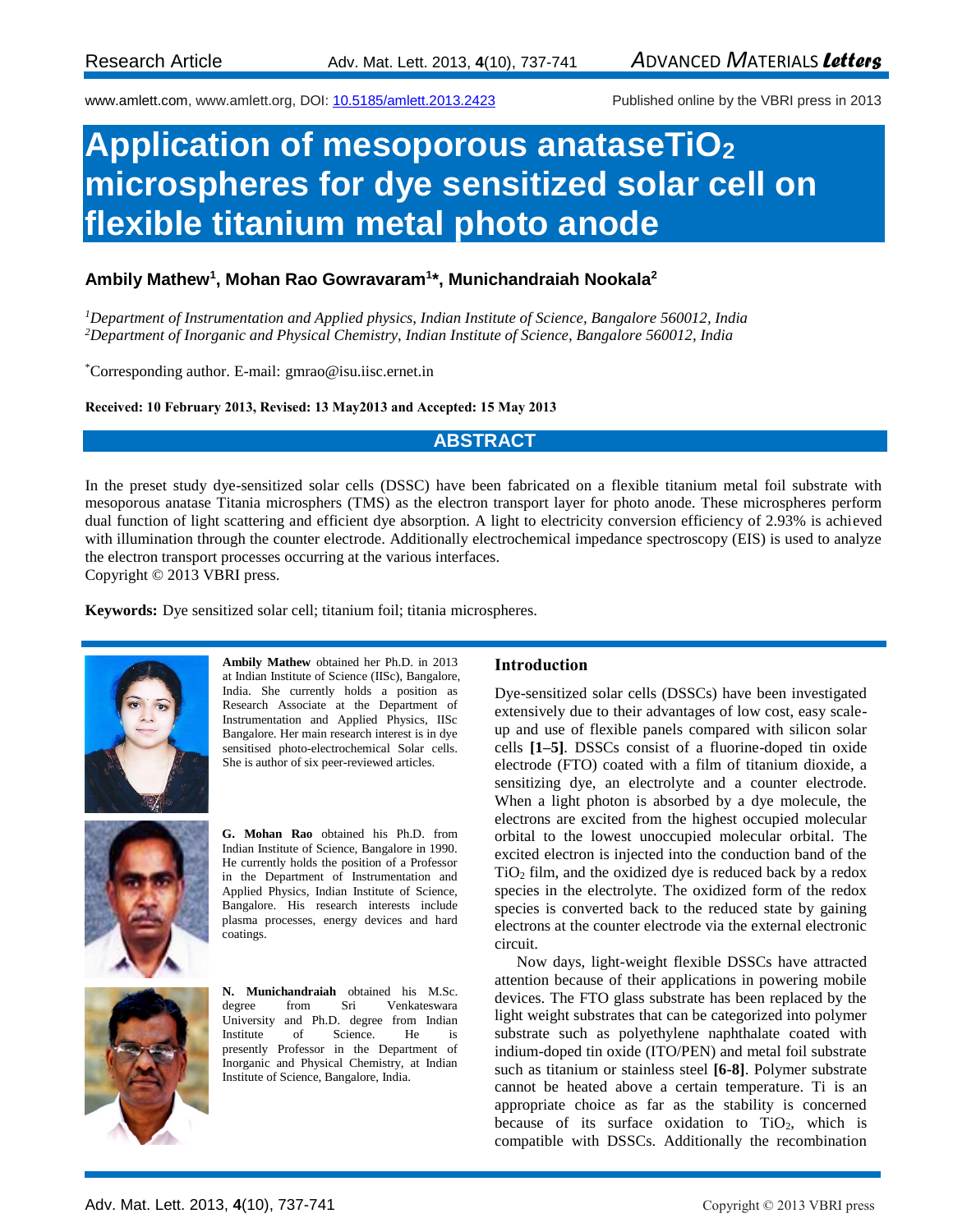from  $TiO<sub>2</sub>$  surface to the electrolyte is significantly lesser than that from FTO  $[9-10]$ . In fact, TiO<sub>2</sub> is commonly used as recombination blocking layer on other substrates and it improves the cell performance especially at low light intensities **[11-13]**.

Recently TiO<sub>2</sub> microspheres composed of nanoparticles have become attractive for high efficiency DSSCs on glass substrate **[14].** These are promising photo anode material alternatives to the traditional randomly assembled nano particles **[15].** The primary building blocks comprising the microspheres provide a high surface area for dye adsorption when used for assembling photo anodes. Secondary construction units of sub micrometer microspheres provide the photo anode with a strong light scattering ability, potentially overcoming the intrinsic weak absorption of Ru–complex dye sensitizers in the near– infrared region **[14, 16]**.

In the present study, DSSCs are assembled using flexible photo anodes of Ti/TMS. As the cells are illuminated through the counter electrode, the conversion efficiency is expected to be low due to the light absorption by electrolyte species and the light reflection by platinum film in the counter electrode **[17, 7]**. Grätzel and coworkers reported a 4% difference in efficiency between front and back side illuminated cells **[7]**. Therefore it is imperative that the photo anode material should have high surface area which imparts maximum dye absorption, good electron transport and light scattering ability. To achieve a high efficiency, TMS are used as the photo anode material on flexible Ti substrate and it is fabricated by simple doctor blade technique. The thickness of TMS layer is optimized to achieve the highest efficiency and it is compared with cells made of nano particles. Furthermore, to see the effect of backside illumination, cells made on glass substrate are studied for front and backside illumination and compared with cells made on Ti substrate. Electrochemical impedance spectroscopy (EIS) is used as a diagnostic tool to quantitatively evaluate the photovoltaic parameters of DSSCs on flexible photo anode, since EIS has been widely employed to study photo electrochemical processes occurring in DSSCs **[18]**.

## **Experimental**

### *Materials*

All chemicals, titanium (IV) isopropoxide (TIP, 97%, Sigma–Aldrich), hexadecylamine (HDA, 90%, Sigma– Aldrich), absolute ethanol (>99.7% Merck), potassium chloride (AR, Oxford Laboratory), ammonia solution (25%, SDFCL), titanium foil (Sigma Aldrich, 0.25mm thickness, 99.7% trace metal basis),cis-bis (isothiocyanato) bis(2,20 bipyridyl-4,40-dicarboxylato) ruthenium(II) bistetrabutyl ammonium, (N719 dye), platisol, surlyn (all from Solaronix) acetonitrile (99%, SDFCL) triton X100(SDFCL), 1-methyl propyl imidazolium iodide, lithium iodide, iodine, tert-butyl pyridine (all from Sigma Aldrich) and tertbutanol(99.0%, SDFCL) were used as received. Deionised water (14.2 M  $\Omega$  cm) was used for preparation of solutions.

### *Synthesis of TMS*

TMS were synthesized using the procedure reported **[14]**. Briefly, amorphous TMS were synthesized by a sol gel method in the presence of HDA dissolved in ethanol, titanium iso propoxide as the  $TiO<sub>2</sub>$  precursor. In order to obtain the mesoporous TMS with a highly crystalline framework, a hydro-thermal process was used. About1.6 g of the air dried amorphous TMS were dispersed into a mixture of ethanol and de-ionized water (2:1 ratio), followed by the addition of 1ml, 25% ammonia solution. The mixture was sealed within a Teflon-lined autoclave (50 ml) and heated at 160 ◦C for 16 h. The solid product was collected by filtration, washed with ethanol and dried in air at room temperature.

## *Fabrication of photo anode*

To prepare the DSSC photo anodes, 1.5 g of the TMS was first dispersed in a mixture of 10 ml ethanol and sonicated for 30 min to form slurry. A drop of Triton X100 surfactant was added and again sonicated for 5 min. A titanium foil substrate  $(2 \times 2 \text{ cm}^2)$  was washed with a detergent solution and ethanol in ultrasonic bath and then coated with the TMS slurry using doctor blade technique. The coated electrode was allowed to dry at room temperature and heated to 350 ℃ for 0.5 h and allowed to cool to room temperature. The coating, heating and cooling cycle was repeated to get the desired thickness. In addition, all the electrodes were treated with TiCl<sub>4</sub> solution (0.1 M in ice cooled water) followed by annealing at 500 ◦C **[19]**.

## *DSSC fabrication*

The electrodes were cooled to 80 ℃ and sensitized with N719 dye by soaking in a 0.5mM solution in acetonitrile/tert-butanol( $v/v$ , 1:1) for 24 h. The sensitized films were rinsed with ethanol to remove excess dye remaining on the surface and then air-dried at room temperature. For the preparation of counter electrodes, a platinum catalyst was painted on FTO glass substrates (2 cm \* 2 cm) and fired at 400◦C for 30 min. This procedure provided a quasi-transparent activated platinum layer on FTO glass and reduced the over potential for iodide / triiodide redox couple. The electrolyte contained 0.6 M 1 methyl propyl imidazolium iodide, 0.1M lithium iodide, 0.05M iodine and 0.5M tert-butyl pyridine in acetonitrile. The dye-covered  $TiO<sub>2</sub>$  electrode and Pt-counter electrode were assembled into a sandwich type cell using surlyn polymer foil as the spacer. The gap between the electrodes was filled with the electrolyte. For comparison, DSSCs were made with TMS coated glass substrate in place of flexible Ti substrate.

### *Characterization and measurements*

The crystalline phases of the TMS were determined by Xray powder diffraction (Bruker D8 Advance diffractometer) by using Cu Kα radiation. The morphologies of the samples were studied by a field emission scanning electron microscope (FESEM; SIRION). Micro structure was examined using transmission electron microscope and high-resolution transmission electron microscope (TEM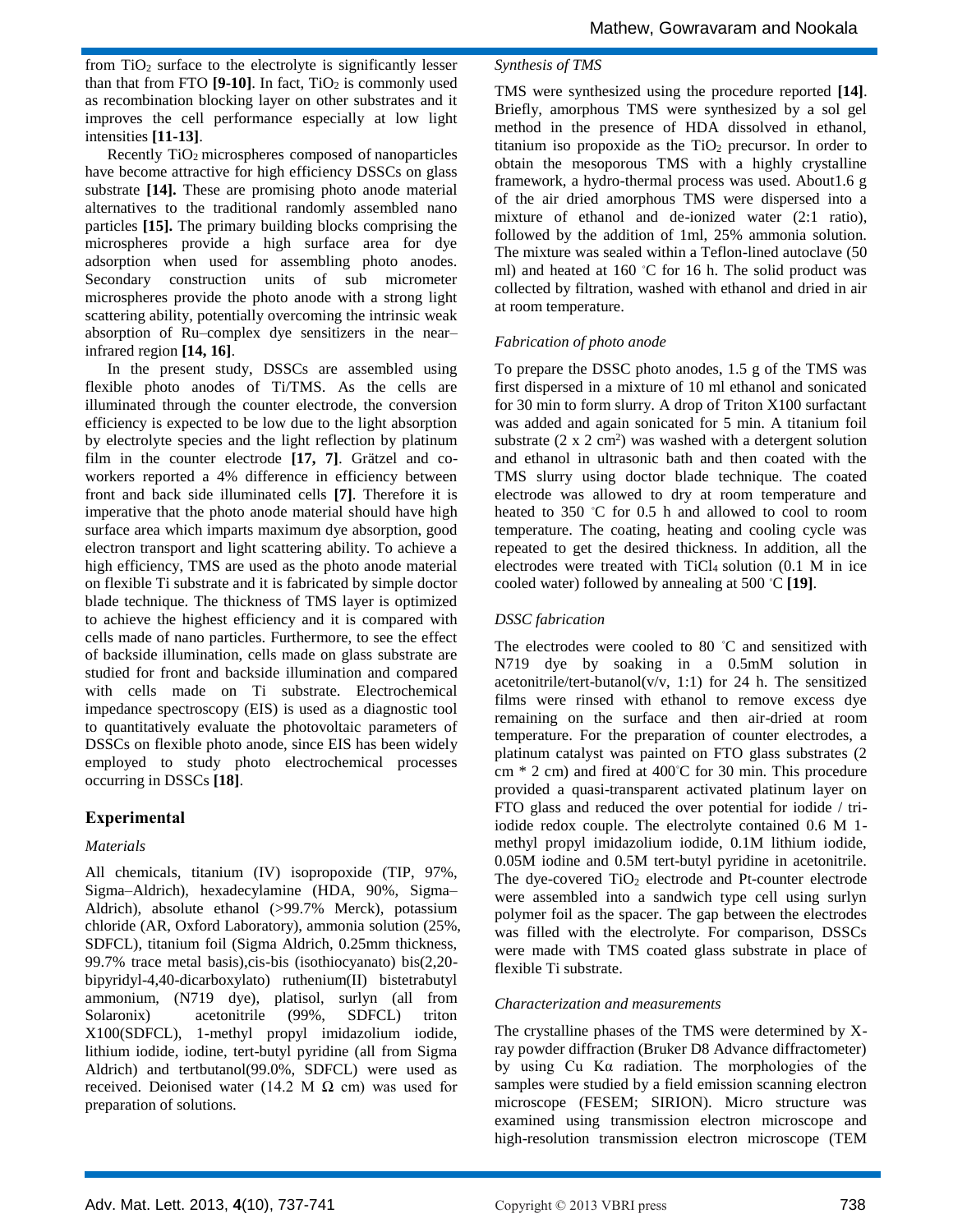and HRTEM; TECHNAI F30). The thickness of  $TiO<sub>2</sub>$ coatings was measured using Dektak-150 surface profilometer. Nitrogen adsorption – desorption isotherms were measured at -196 °C using Micromeritics surface area analyzer ASAP 2020. The standard multi-points Brunauer– Emmett–Teller (BET) method was utilized to calculate the specific surface area. The pore size distributions of the materials were derived from the adsorption branches of the isotherms based on the Barett–Joyner–Halenda (BJH) model.

Photocurrent measurements of the cells were performed with a Keithley model 2420 source meter under illumination (AM1.5,  $100mW/cm<sup>2</sup>$ ) using a solar simulator (Newport Class 3A). The electrochemical impedance spectra (EIS) were recorded using an impedance analyzer (Solartron Analytical, 1255B) connected with a potentiostat (Solartron Analytical, 1287) under illumination. EIS spectra were recorded over a frequency range of 0.1-100 kHz at 298 K. The applied bias voltage and ac amplitude were set at open circuit voltage (Voc) of the DSSCs and 10 mV, respectively. The electrochemical impedance spectra were analyzed using Z-View software (Solartron Analytical).



Fig. 1. Scanning electron microscope image of TiO<sub>2</sub> microspheres synthesized by combined sol gel and solvo thermal method (A) magnified image of one of the spheres showing the nano particles (B) TEM image of the TMS (C) HRTEM image shows the inter particle growth (D).

### **Results and discussion**

#### *Structural analysis of TMS*

The titania microspheres self-assembly is achieved by the presence of hexadecylamene (HDA) as a structuredirecting agent in the sol gel method. The hydrothermal treatment in presence of ammonia decides the porosity, crystallite size and surface area of the sol-gel synthesized spheres. The detailed formation mechanism of these selfassembled mesoporous material is described in the literature **[20].**

**Fig. 1 (A)** and **(B)** illustrate the morphology of the as prepared TMS. The size of these spheres ranges from 400- 800 nm with a rough surface consisting of nano particles. Since their size is comparable to wavelength of visible light they have the ability to scatter light, which is essential to get high efficiency DSSCs. The TEM and HRTEM images clearly show that the spheres are made of densely packed nano crystals with a size varying from 12-15nm. Also the nanoparticles have multiple contacts with neighboring grains which is expected to reduce the grain boundary effects for electron transport **[14]**.



Fig. 2. XRD pattern of TiO<sub>2</sub> microspheres.



Fig. 3. Nitrogen absorption- desorption isotherms for TiO<sub>2</sub> microspheres. Inset shows the pore size distribution.

**Fig. 2** shows the XRD pattern of TMS. All peaks correspond to anatase tetragonal phase of  $TiO<sub>2</sub>$  are observed and the pattern agrees well with the standard pattern reported (JCPDS file No. 21-1272). There is no impurity peaks, indicating a high purity of the TMS prepared in the present study. The specific surface area and pore size distribution is measured from nitrogen absorption- desorption isotherm and the results are shown in **Fig. 3**. There is a hysteresis in adsorption-desorption isotherm at relatively high partial pressures indicating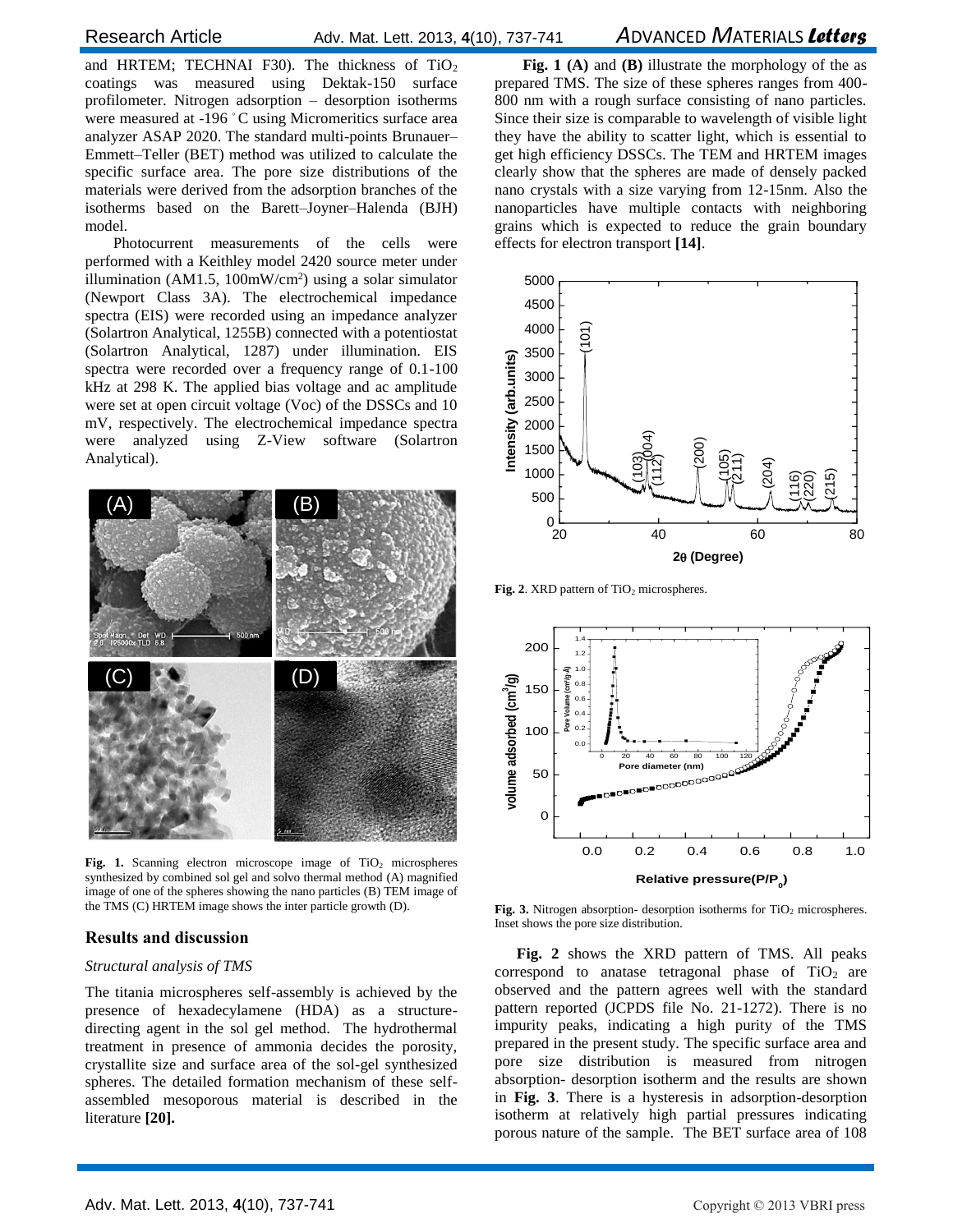$m^2/g$  is obtained from the adsorption isotherm which is almost double that of P25 TiO2. From BJH curves a pore diameter of 12 nm is obtained. Thus the high surface area enhances the dye loading capability of these TMS and the porous nature aids in electrolyte penetration.



Fig. 4. Variation of efficiency with TiO<sub>2</sub> microsphere layer thickness for reverse illuminated DSSC on flexible Ti substrate.

**Table 1.** Summary of the photovoltaic properties of different DSSCs fabricated in the present study.

| <b>Thickness</b>       | $V_{oc}(V)$ | FF   | $J_{\rm sc}$<br>$(mA cm-2)$ | <b>Efficiency</b><br>(%) |
|------------------------|-------------|------|-----------------------------|--------------------------|
|                        |             |      |                             |                          |
| 5                      | 0.608       | 49   | 3.02                        | 0.90                     |
| 8                      | 0.640       | 52.6 | 5.87                        | 1.98                     |
| 12                     | 0.658       | 54.6 | 7.74                        | 2.79                     |
| 14                     | 0.653       | 54.4 | 8.26                        | 2.93                     |
| 16                     | 0.645       | 55.6 | 8.01                        | 2.87                     |
| $P25$ TiO <sub>2</sub> | 0.656       | 49.5 | 4.14                        | 1.35                     |

#### *I-V characteristics*

The performance of the cells was characterized by measuring the current-voltage curves under 100 mW/ cm<sup>2</sup>. **Fig. 4** and **Table 1** show the variation of power conversion efficiency with TMS layer thickness for reverse illuminated DSSC on flexible Ti. The overall conversion efficiency η of the photovoltaic cell is calculated from the integral photocurrent density  $(J_{SC})$ , the open-circuit photo voltage  $(V<sub>OC</sub>)$ , the fill factor of the cell (ff), and the intensity of the incident light (I<sub>Ph</sub>),

$$
\eta = (J_{sc} * V_{oc} * FF) / I_{Ph}
$$

where FF is defined as (voltage at the maximum power point \* current at the maximum power point)/( $J_{sc}$ \*  $V_{oc}$ ) **[21]**. In case of reverse illuminated cells, optimization of thickness is very important. If the thickness is too high it unnecessarily increase the length of electron pathways, and thus decrease  $V_{\text{oc}}$  and FF. As shown in Fig. 4 maximum efficiency of 2.93% is obtained at a thickness of 14µm and further increasing the thickness does not improve the

efficiency. In fact the conversion efficiency gets saturated around 12-16 µm thickness.



**Fig. 5.** (A) J-V characteristics of DSSC made on flexible Ti with 14µm thick TMS layer under 1 Sun(100 mW/cm<sup>2</sup>) along with that of P25 TiO<sub>2</sub> nano particles on Ti substrate and (B) J-V characteristics of DSSC on glass substrate with front and back side illumination.

**Fig. 5 (A)** shows the J-V characteristics of high efficiency cell. For comparison DSSC made of P25 nanoparticles of similar thickness have been made on Ti substrate and it provided an efficiency of 1.35 %, which is 55 % lower compared to TMS based cells. Although the voltage is comparable to microsphere based DSSCs, the current density is halved, indicating the superiority of TMS for reverse illuminated DSSC. To see the effect of substrate, DSSCs were fabricated on glass substrate using TMS and the J-V characteristics for the same are shown in **Fig. 5** (**B**) for front and back side illumination. With front side illumination the photovoltaic parameters are  $V_{OC}$ ; 0.75 V, J<sub>SC</sub>; 15.6 mA/ cm<sup>2</sup>, FF; 0.63 and η; 7.03%, whereas with back-side illumination the corresponding values are 0.66 V, 10.1 mA/ cm<sup>2</sup>, 0.49, 3.2% respectively. These data indicate that backside illumination for glass DSSC has caused a reduction of about 50% in the total efficiency due to the absorption of a partial amount of light by the electrolyte as well as the light reflection by the counter electrode. The η values of both glass and Ti based DSSCs with back illumination are nearly the same. Also the fill factor for DSSC on titanium substrate is high compared to glass based cell illuminated through counter electrode which may be due to the lower sheet resistance of Ti foil compared to FTO glass as pointed out by Kinji et.al **[22]**. This quality makes titanium a good candidate for large area flexible cell fabrication.

### *EIS analysis*

Further we have employed EIS to study the electron transport properties of these cells. Two semicircles, including a small one at high frequency and a large semicircle at low frequency, were observed in the Nyquist plots of EIS spectra (**Fig. 6 (A)**). The one at high frequency is assigned to electrochemical reaction at the platinum electrode, and the larger one at low frequency is attributed to charge transfer reactions at the TiO<sub>2</sub> /dye/electrolyte interface **[23-24]**. These data were analyzed with a nonlinear least squares fitting program using Z view software. From the high frequency arc it is clear that the impedance of electron transfer at the platinum counter electrode is high for solution deposited transparent platinum and the values is being 45  $\Omega$ . The high impedance